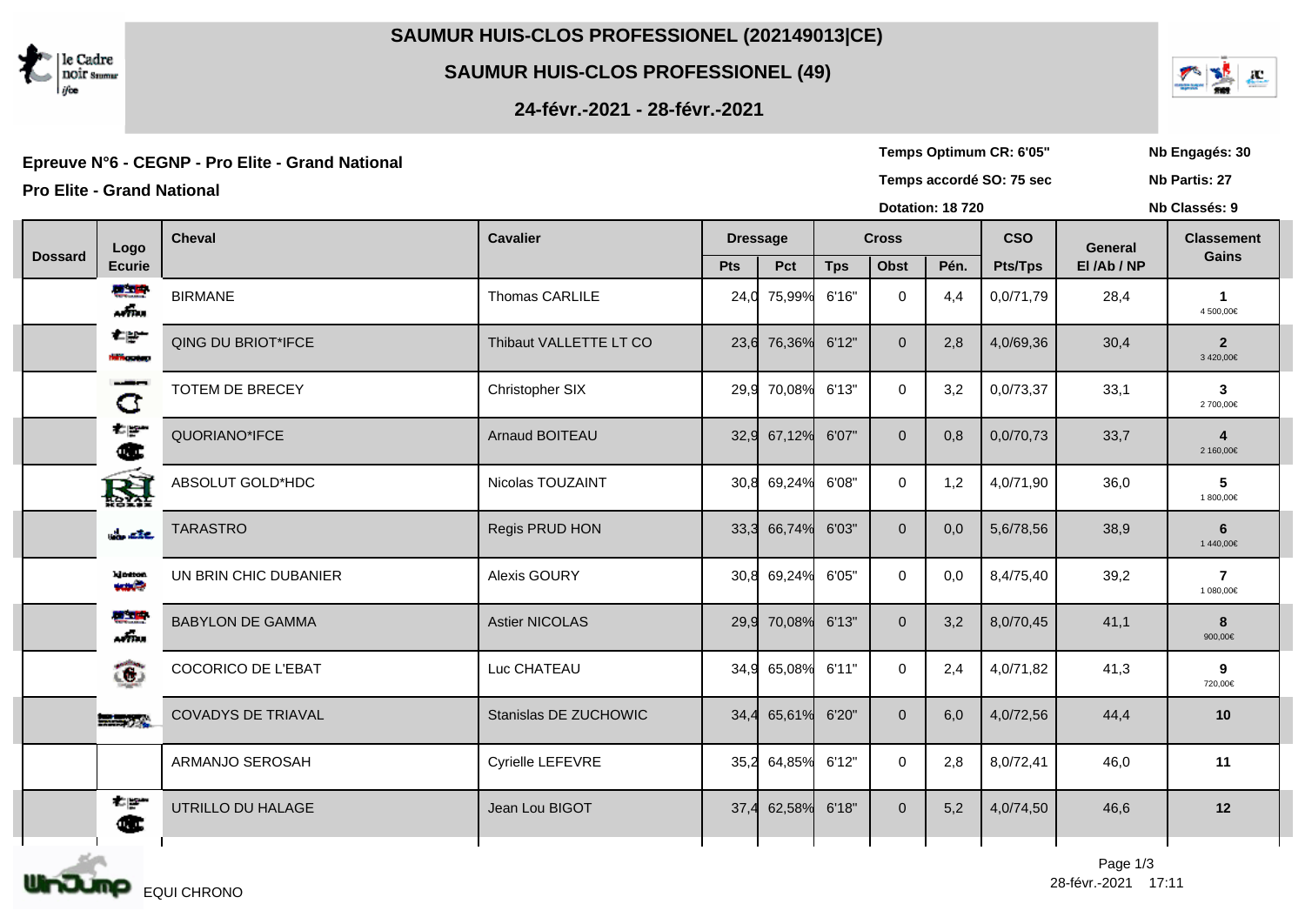Epreuve N°6 - CEGNP - Pro Elite - Grand National **Access 20**<br>
Epreuve N°6 - CEGNP - Pro Elite - Grand National **National Server Access 20**<br>
Temps accordé SO: 75 sec Nb Partis: 27

## **Pro Elite - Grand National**

**Temps Optimum CR: 6'05"**

**Nb Classés: 9** 

**Nb Partis: 27**

|                |                                       |                           |                         |                 |                   | <b>Dotation: 18720</b> |                |      |                | Nb Classés: 9  |                   |  |
|----------------|---------------------------------------|---------------------------|-------------------------|-----------------|-------------------|------------------------|----------------|------|----------------|----------------|-------------------|--|
|                | Logo                                  | <b>Cheval</b>             | <b>Cavalier</b>         | <b>Dressage</b> |                   | <b>Cross</b>           |                |      | <b>CSO</b>     | <b>General</b> | <b>Classement</b> |  |
| <b>Dossard</b> | <b>Ecurie</b>                         |                           |                         | Pts             | Pct               | <b>Tps</b>             | <b>Obst</b>    | Pén. | <b>Pts/Tps</b> | El/Ab/NP       | Gains             |  |
|                | 圏                                     | CANAKINE DU SUDRE Z       | <b>Heloise LE GUERN</b> | 31,6            | 68,41%            | 6'24"                  | $\mathbf 0$    | 7,6  | 8,0/69,11      | 47,2           | 13                |  |
|                | $\bullet$ in                          | QUEFIRA DE L'ORMEAU       | Arianna SCHIVO          | 34,9            | 65,08%            | 6'27"                  | $\Omega$       | 8,8  | 4,8/76,50      | 48,5           | 14                |  |
|                | ක                                     | TROUBADOUR CAMPHOUX       | Luc CHATEAU             |                 | 46,9 53,11% 6'10" |                        | $\mathbf 0$    | 2,0  | 0,0/72,71      | 48,9           | 15                |  |
|                | the exer                              | <b>SARAH D'ARGOUGES</b>   | Sebastien CAVAILLON     | 29,2            | 70,76%            | 6'27"                  | $\overline{0}$ | 8,8  | 12,0/72,20     | 50,0           | 16                |  |
|                |                                       | UNETOILE DE LA SERRE      | Romain SANS             | 35,7            | 64,32%            | 6'26"                  | $\Omega$       | 8,4  | 12,0/70,83     | 56,1           | 17                |  |
|                | 机槽                                    | PHUNAMBULE DES AUGES      | Victor LEVECQUE         | 32,9            | 67,12%            | 6'49"                  | $\overline{0}$ | 17,6 | 8,0/69,56      | 58,5           | 18                |  |
|                | ≠⊯∸<br><b><i><u>Introduce</u></i></b> | <b>TRESOR MAIL</b>        | Sidney DUFRESNE         | 35,7            | 64,32%            | 6'57"                  | $\mathbf{0}$   | 20,8 | 4,0/70,97      | 60,5           | 19                |  |
|                |                                       | <b>CHURCH'ILE</b>         | <b>Arthur MARX</b>      | 45,7            | 54,32%            | 6'10"                  | $\Omega$       | 2,0  | 14,4/80,78     | 62,1           | 20                |  |
|                |                                       | SONG DU MAGAY             | Rodolphe SCHERER        | 40,3            | 59,70%            | 6'38"                  | $\mathbf 0$    | 13,2 | 8,8/76,78      | 62,3           | 21                |  |
|                | $\frac{1}{2}$ are                     | <b>UKY DE L'ORANGERIE</b> | Sebastien CAVAILLON     | 39,8            | 60,23%            | 6'44"                  | 20             | 15,6 | 8,0/72,72      | 83,4           | 22                |  |
|                |                                       | <b>VOILA D'AUZAY</b>      | Jean TEULERE            | 32,7            | 67,27%            | 6'52"                  | 35             | 18,8 | 0,0/74,77      | 86,5           | 23                |  |
|                | $\frac{1}{2}$ are                     | KAISER HDB                | Regis PRUD HON          | 31,1            | 68,86% 7'21"      |                        | 20             | 30,4 | 12,0/72,86     | 93,5           | 24                |  |
|                |                                       |                           |                         |                 |                   |                        |                |      |                |                |                   |  |